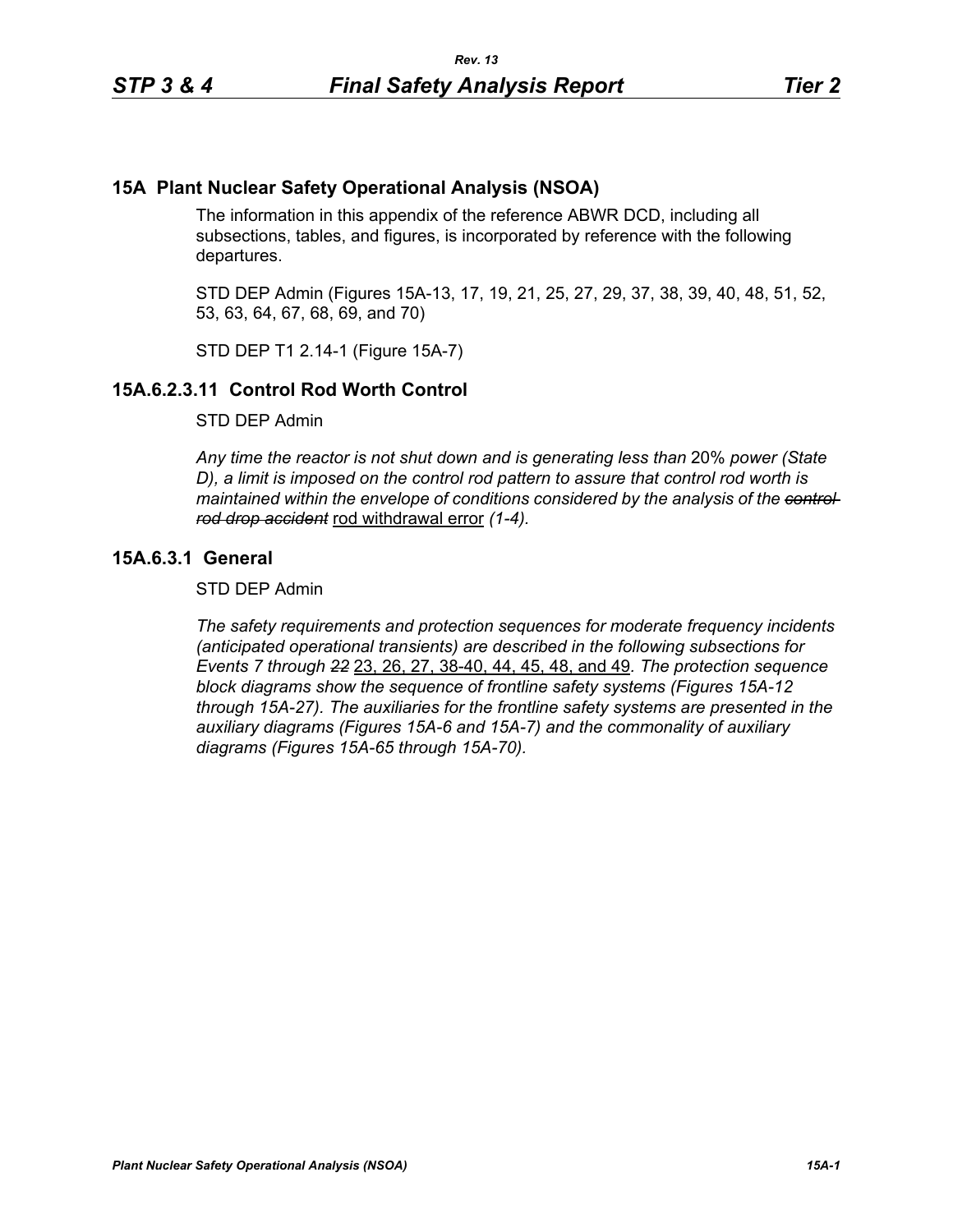

*15A-2*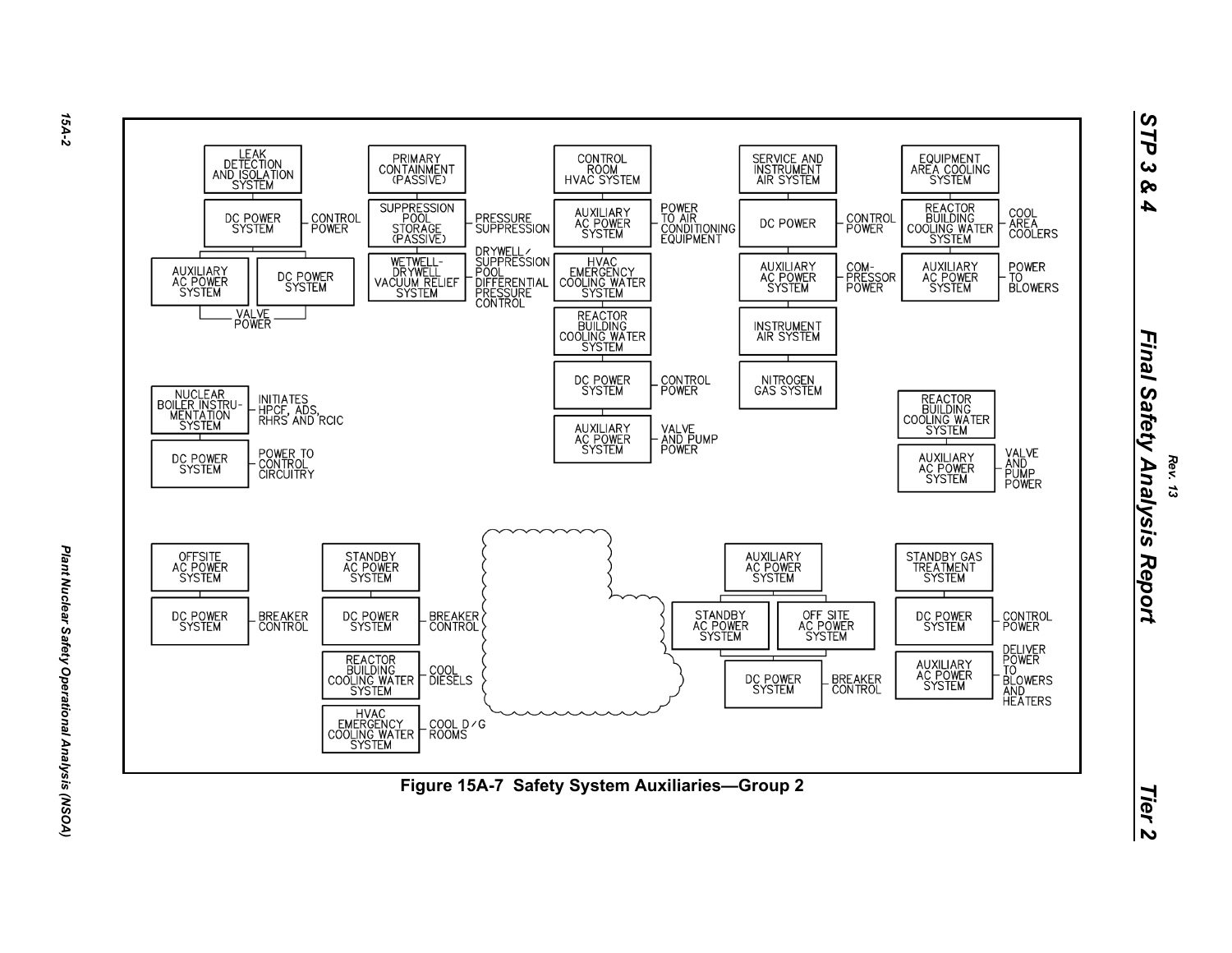

**Figure 15A-13 Protection Sequence for Loss of Plant Instrument or Service Air System**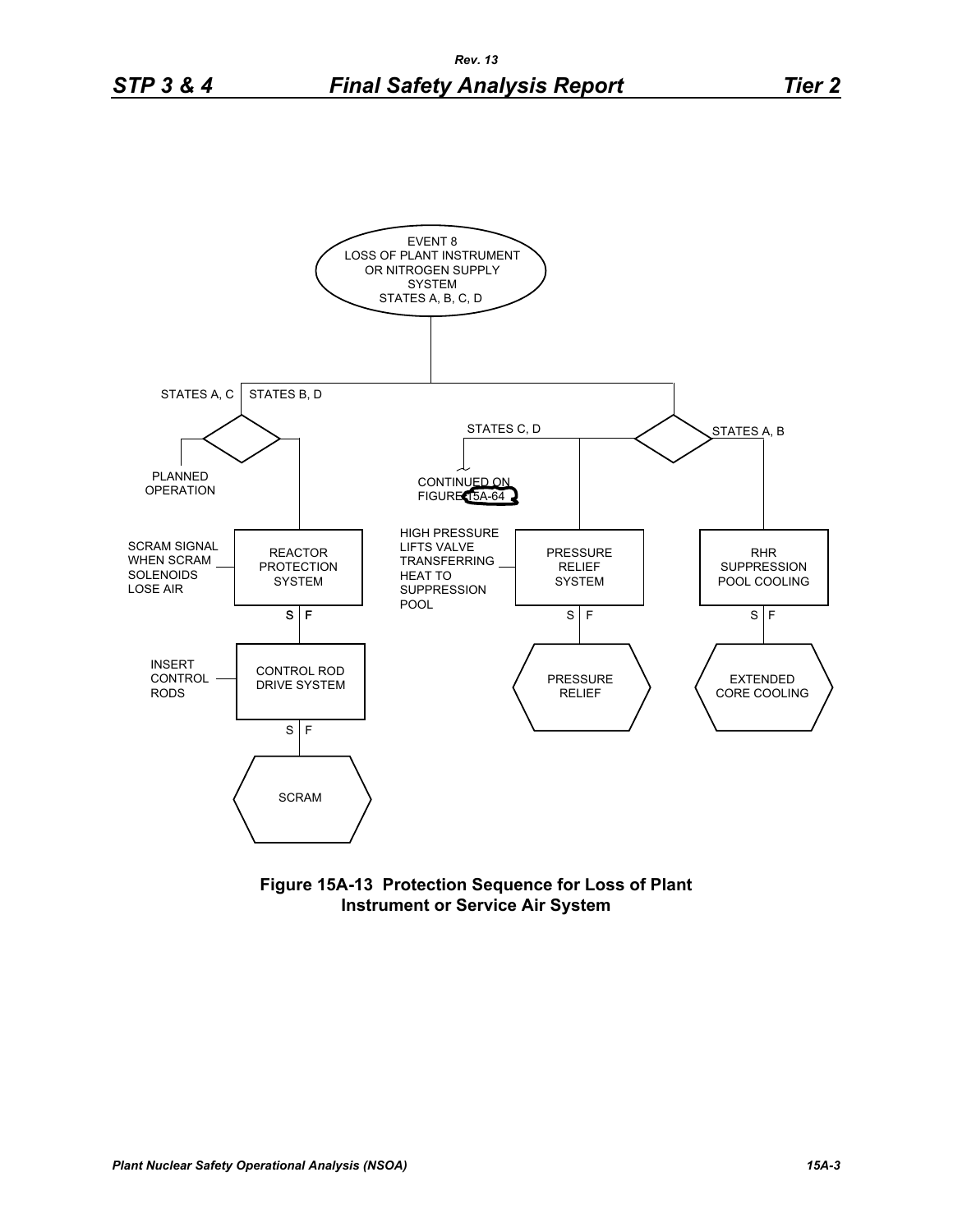

**Figure 15A-17 Protection Sequences for Isolation of All Main Steamlines**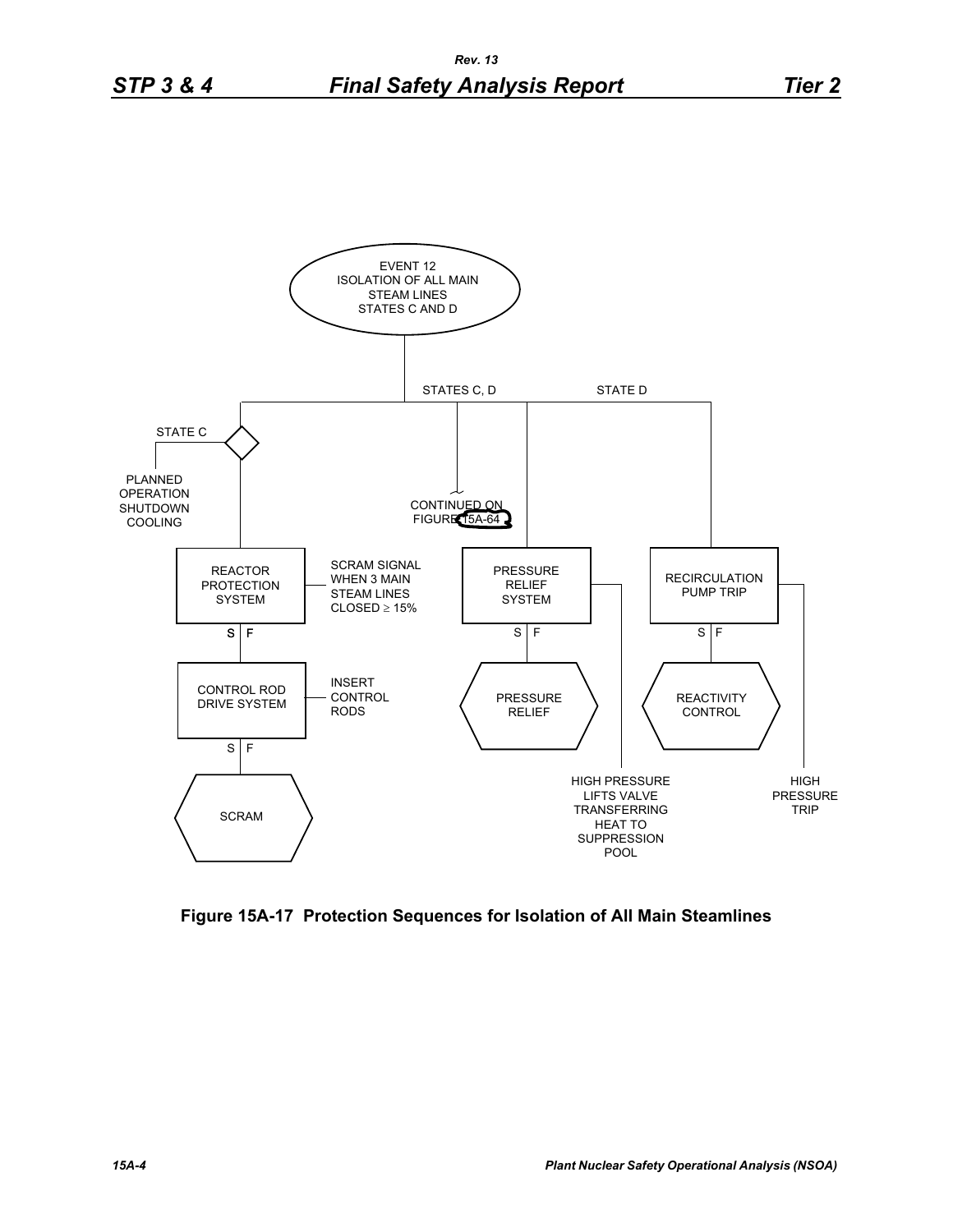

**Figure 15A-19 Protection Sequence for Loss of All Feedwater Flow**

 $S \mid F$ 

**SCRAM**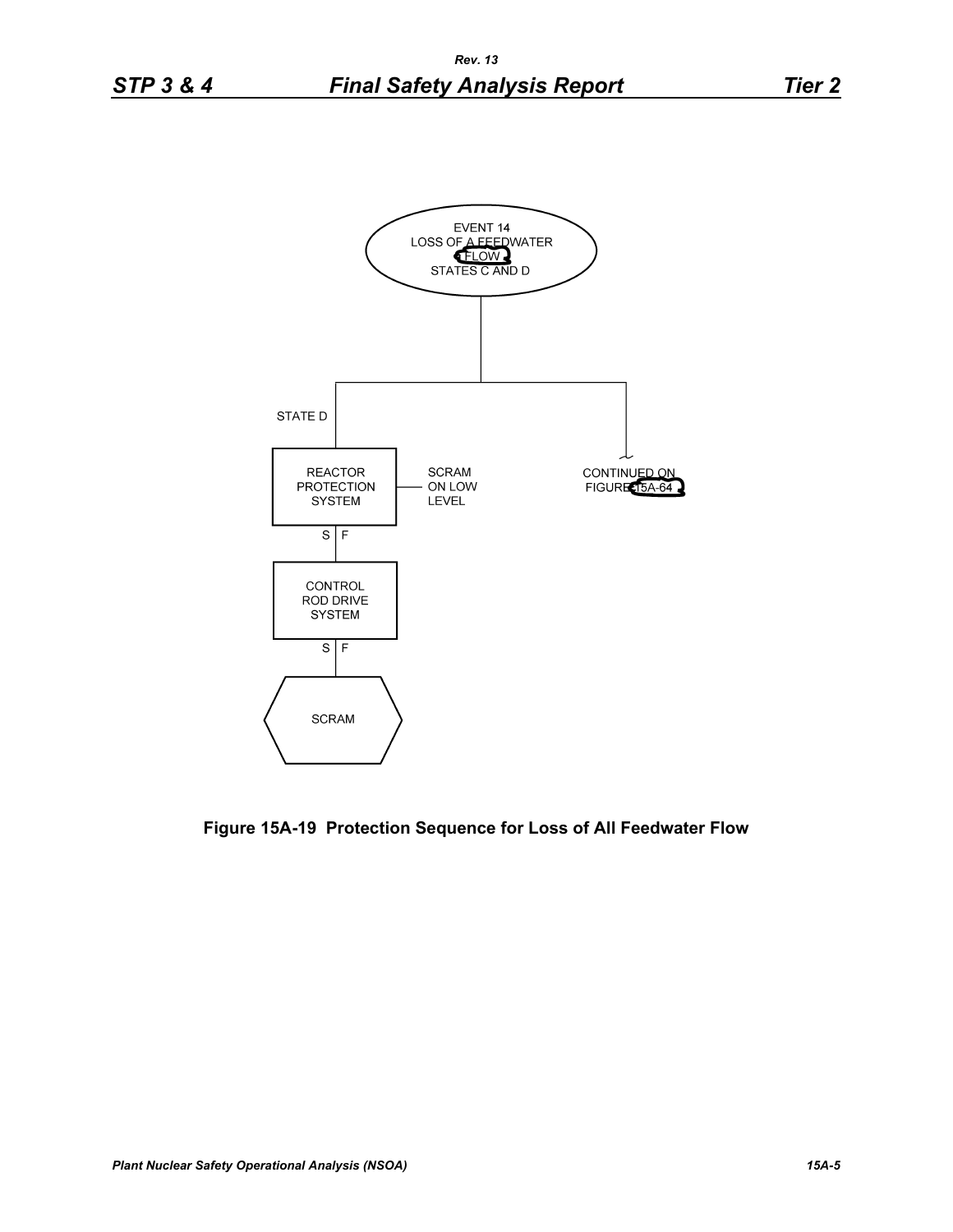![](_page_5_Figure_3.jpeg)

**Figure 15A-21 Protection Sequence for Feedwater Controller Failure—Runout of One Feedwater Pump**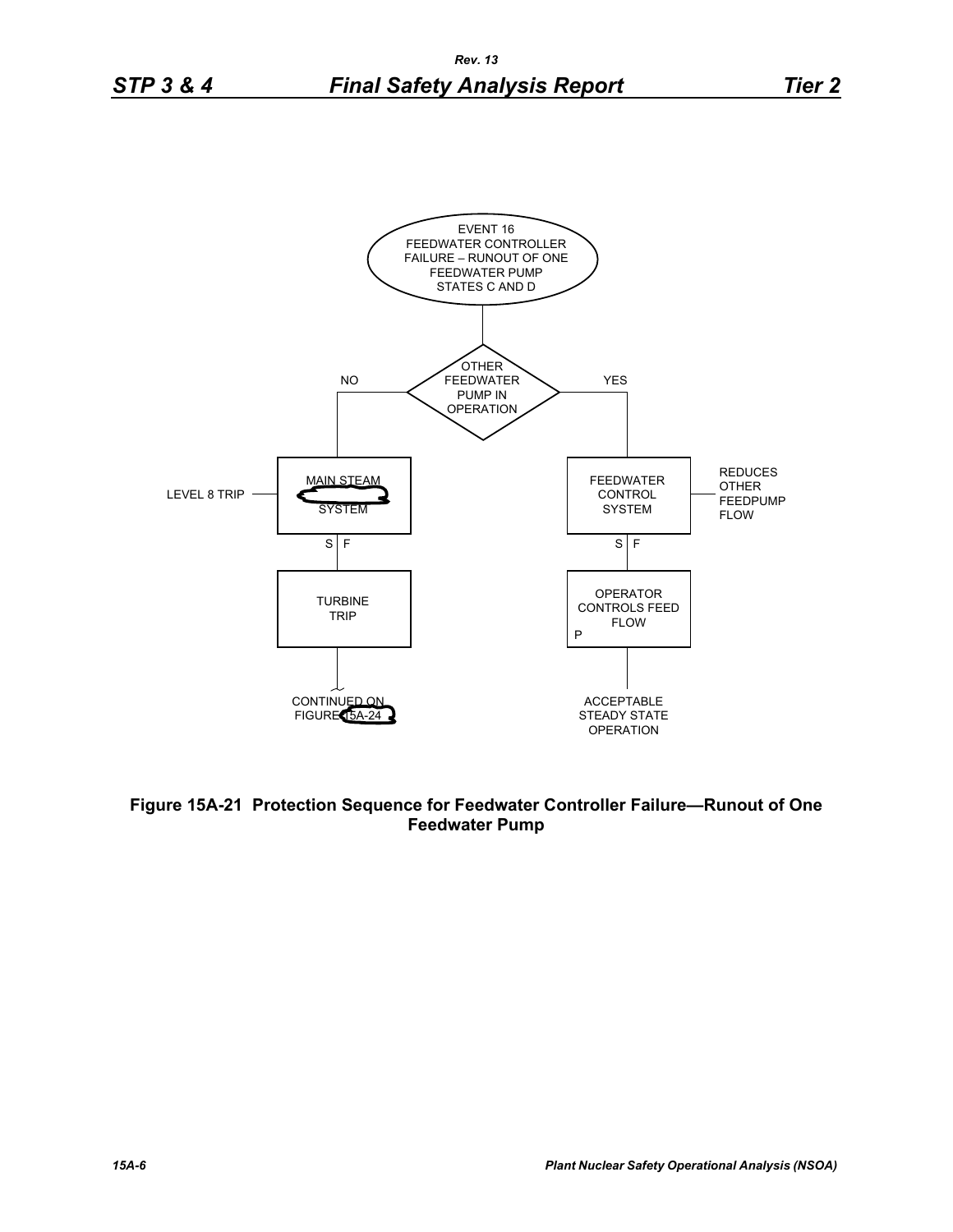![](_page_6_Figure_0.jpeg)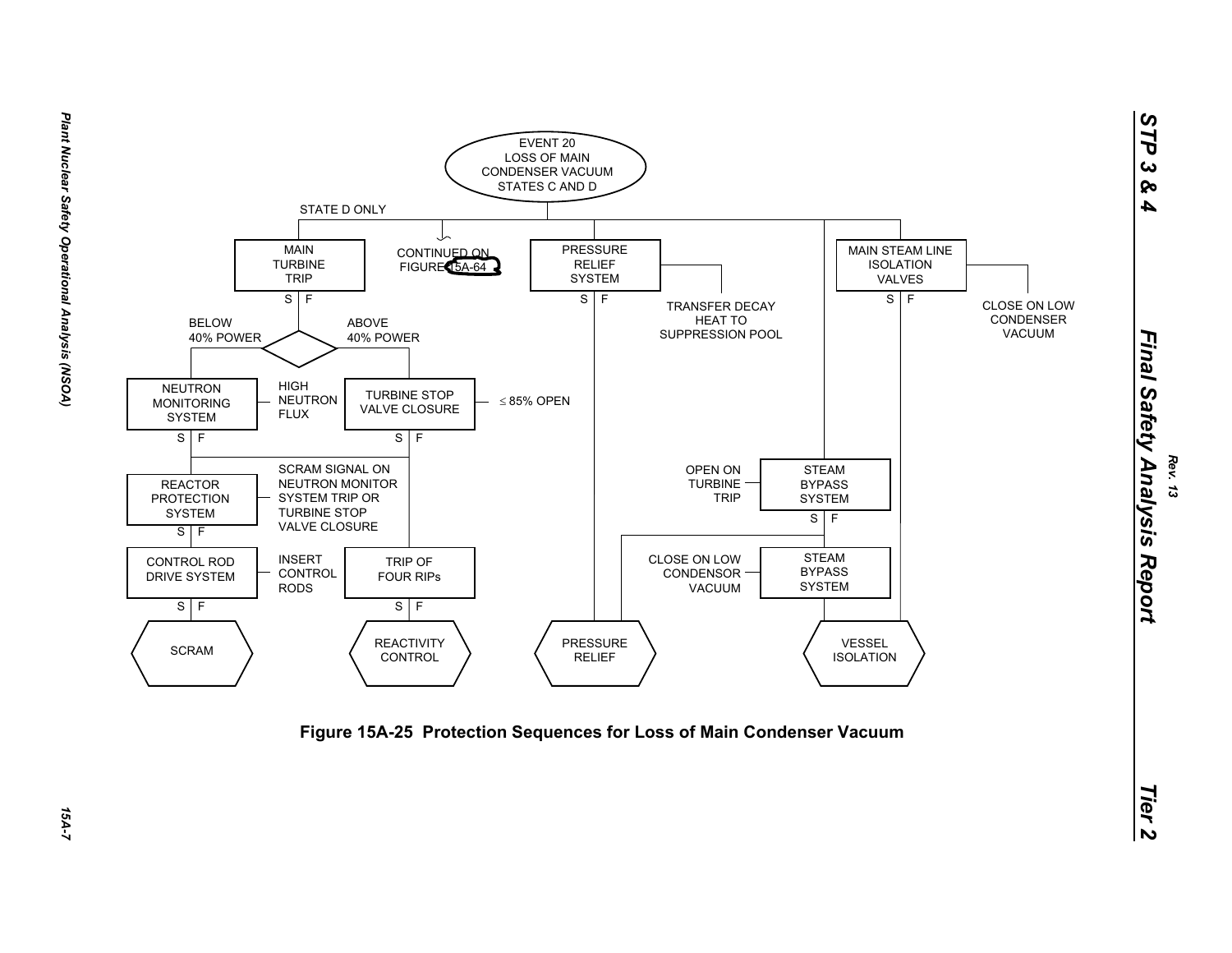![](_page_7_Figure_0.jpeg)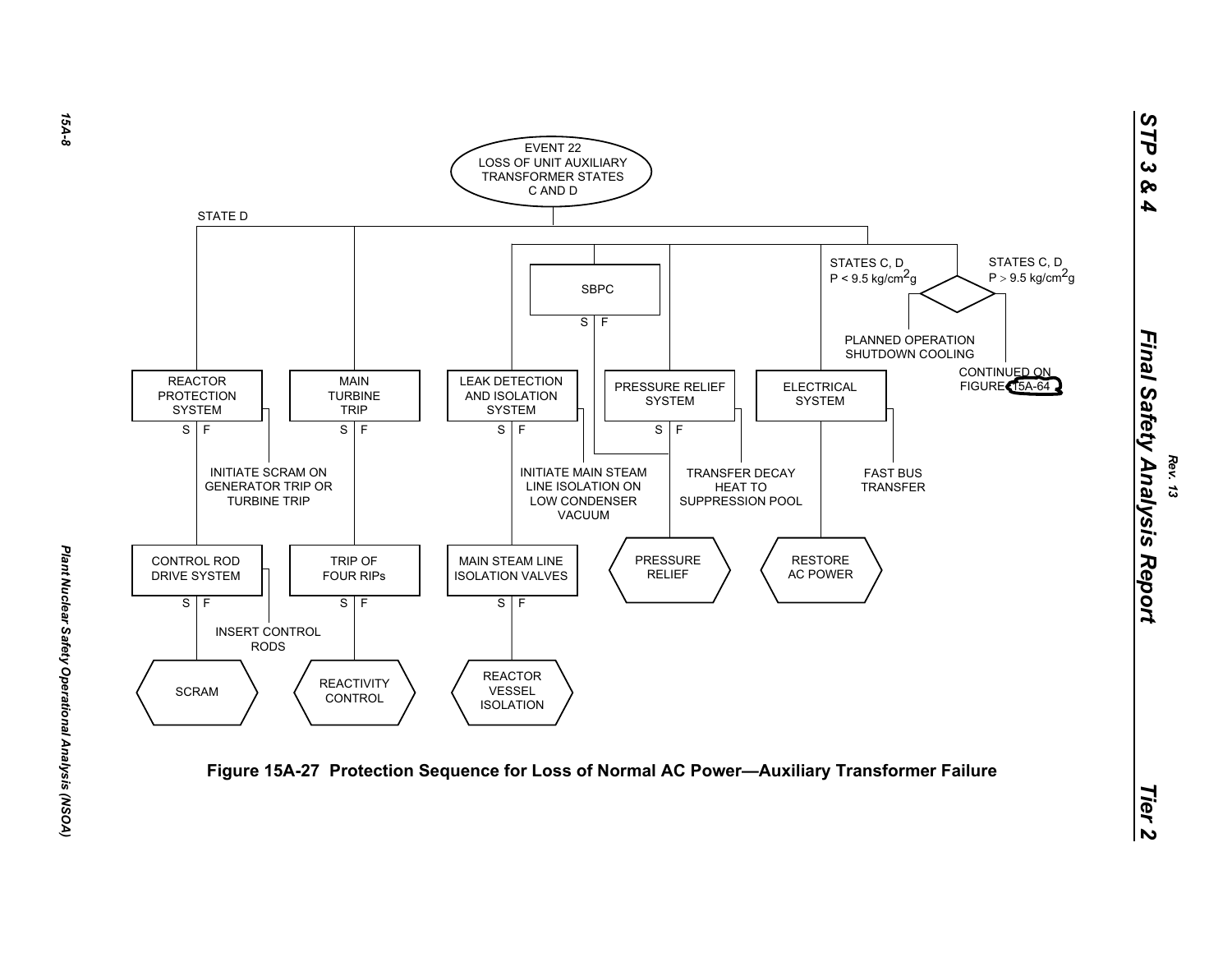![](_page_8_Figure_0.jpeg)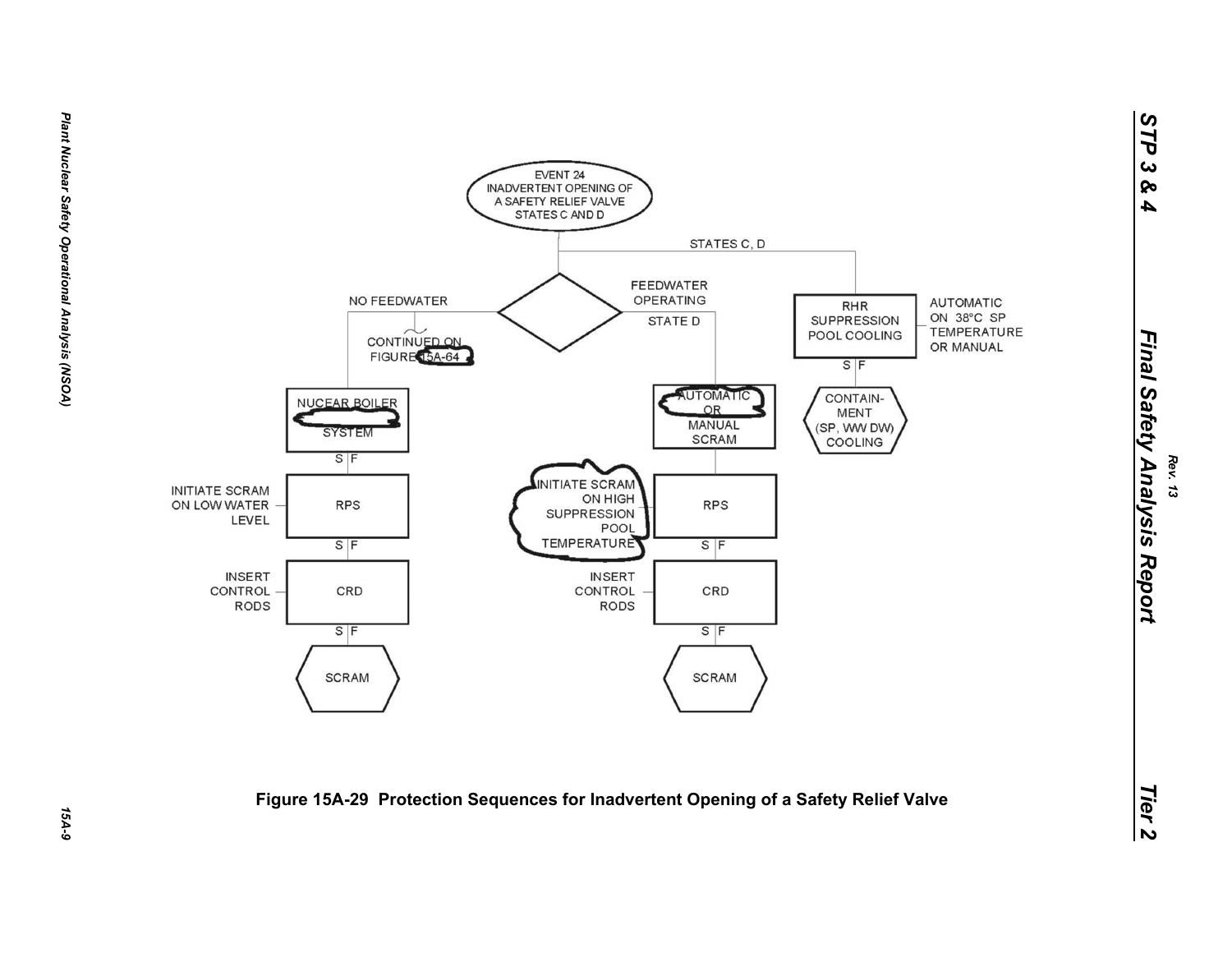![](_page_9_Figure_0.jpeg)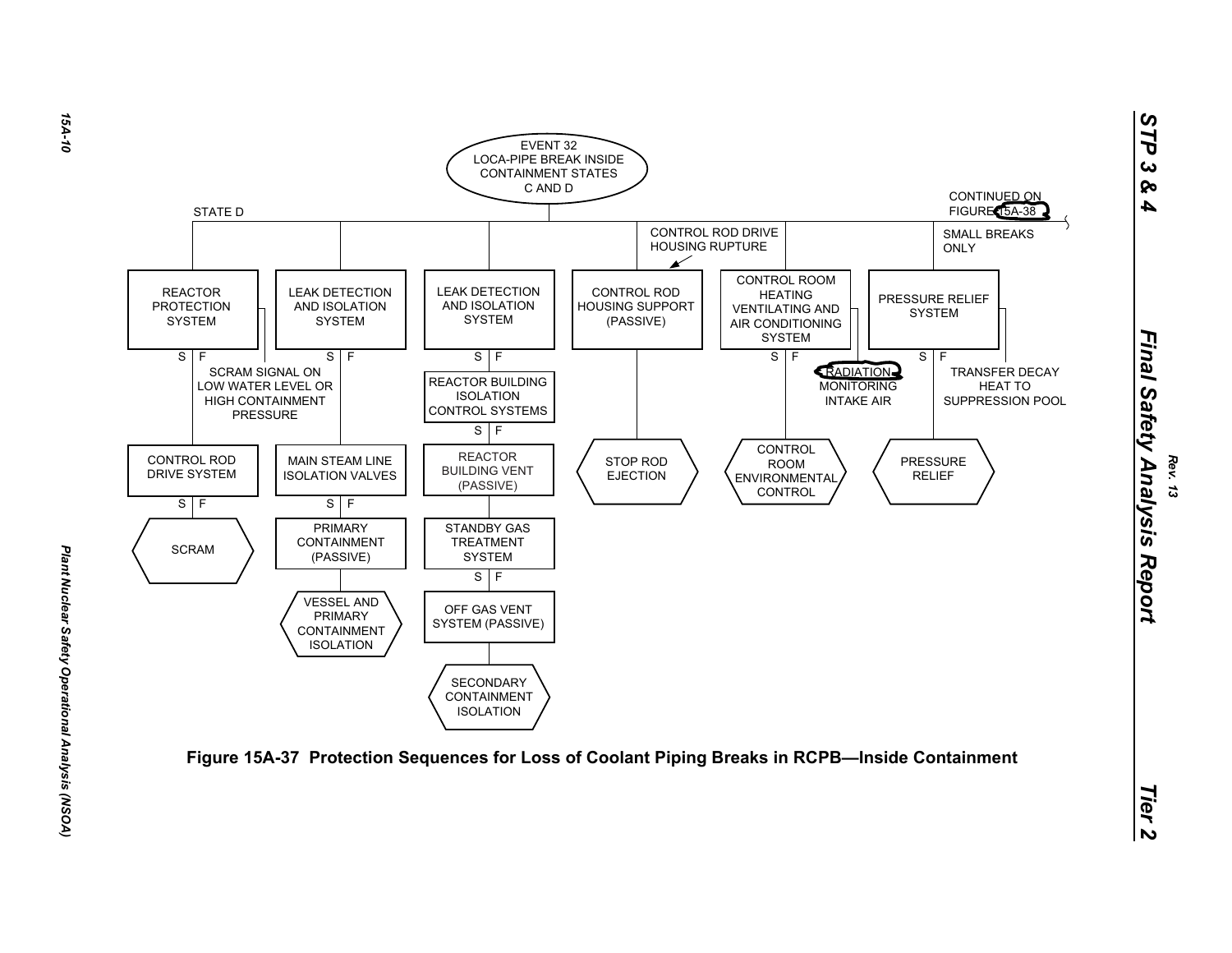![](_page_10_Figure_0.jpeg)

154-11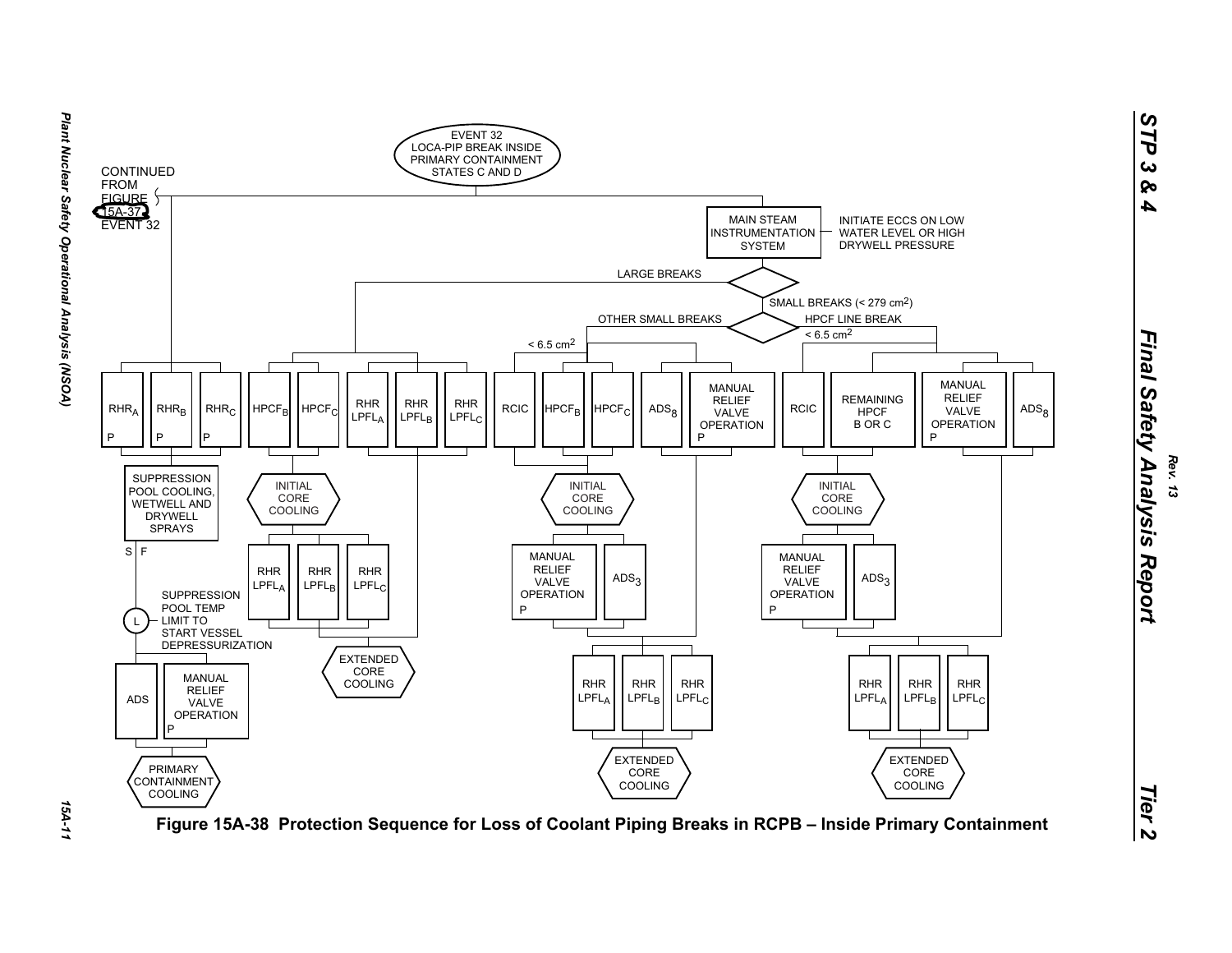![](_page_11_Figure_0.jpeg)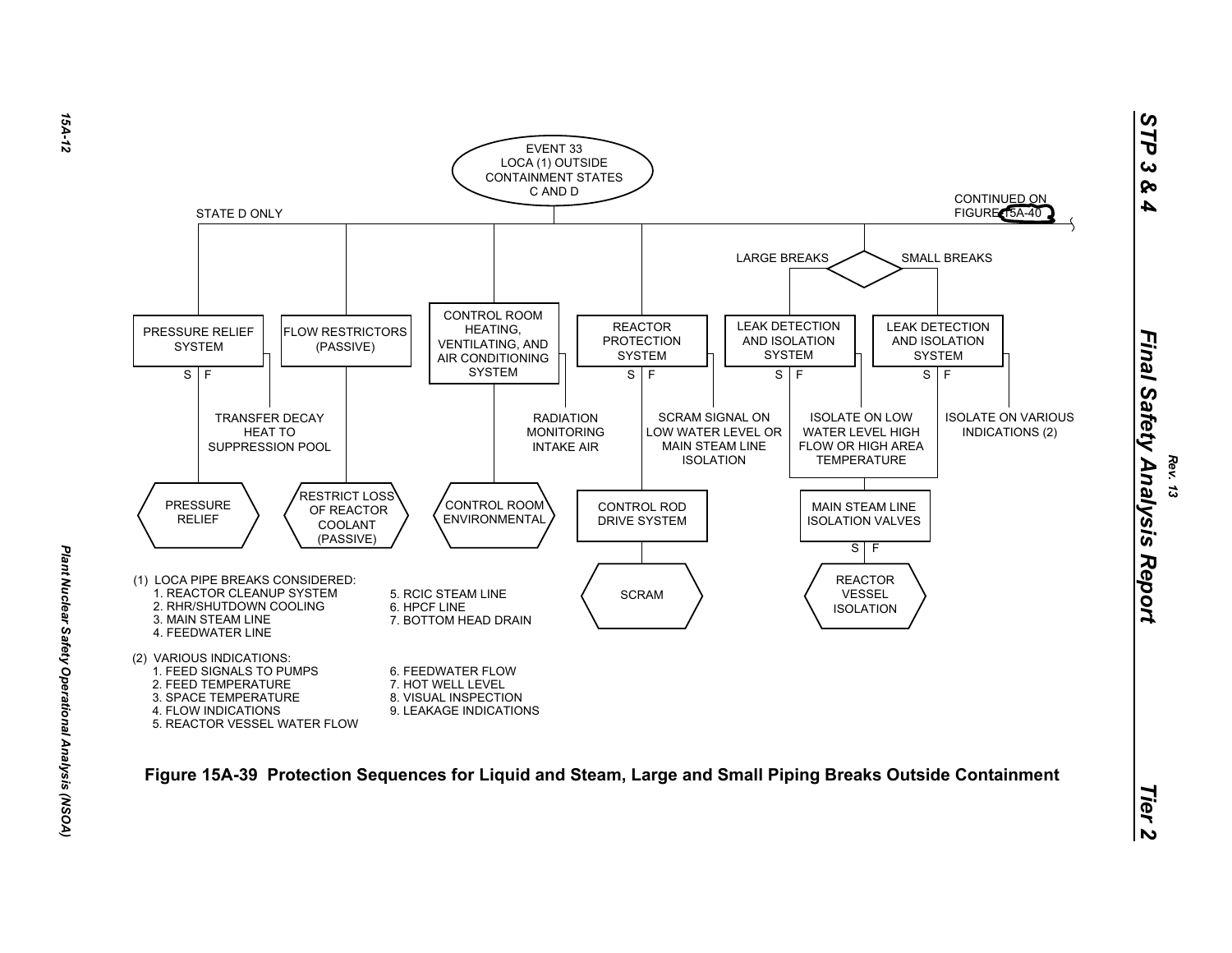![](_page_12_Figure_1.jpeg)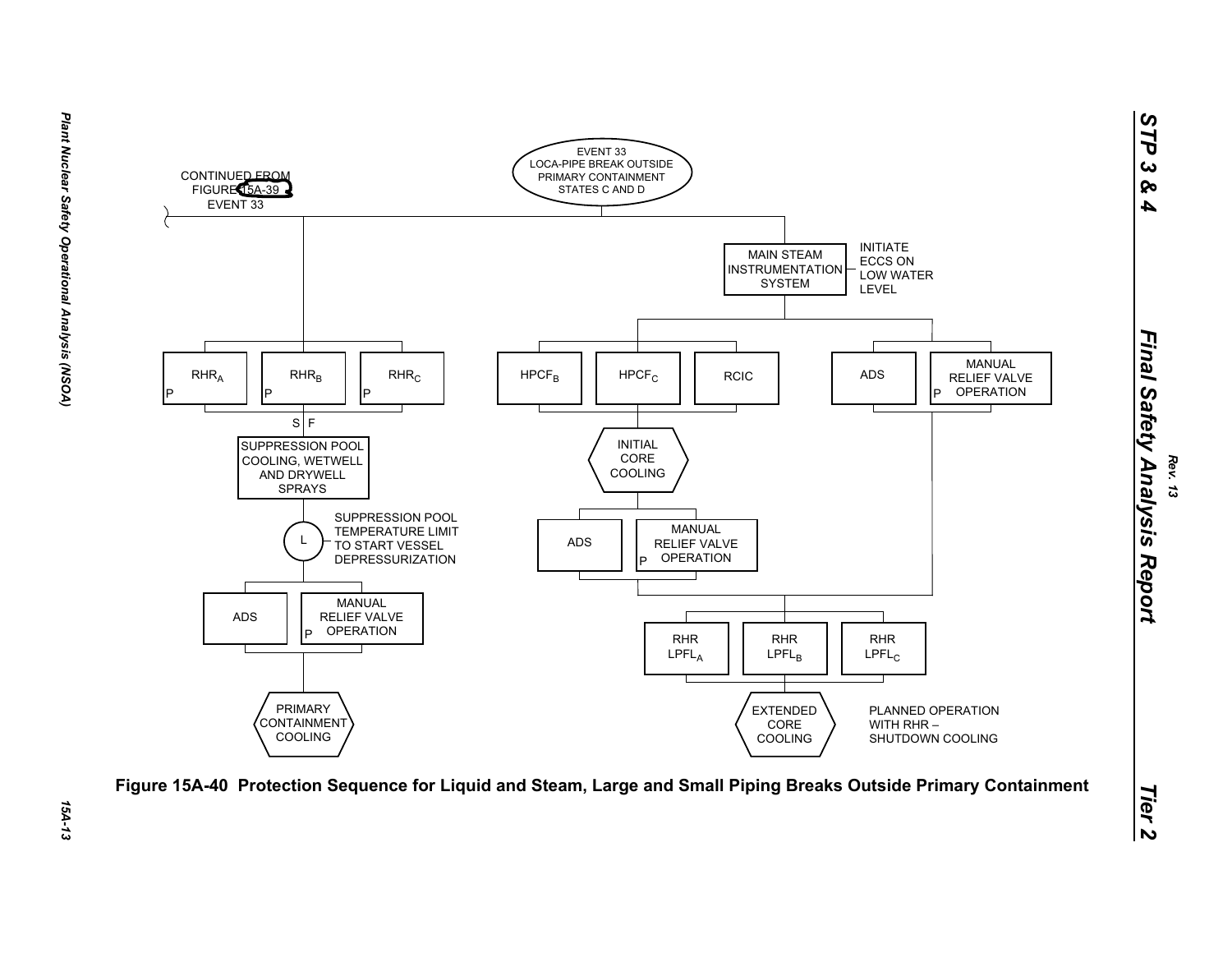![](_page_13_Figure_2.jpeg)

**Figure 15A-48 Protection Sequence for Trip of All Reactor Internal Pumps (RIPs)**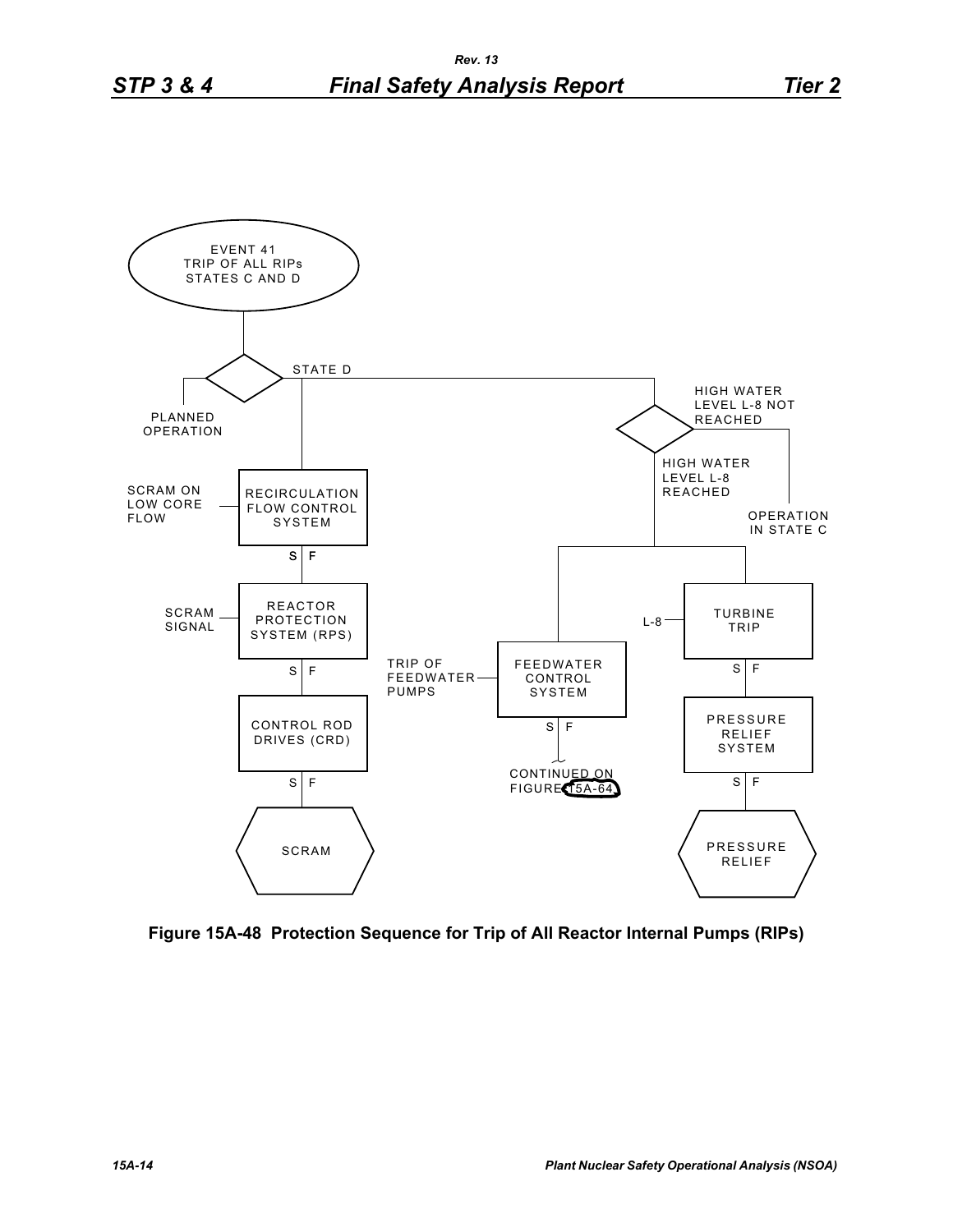![](_page_14_Figure_0.jpeg)

15A-15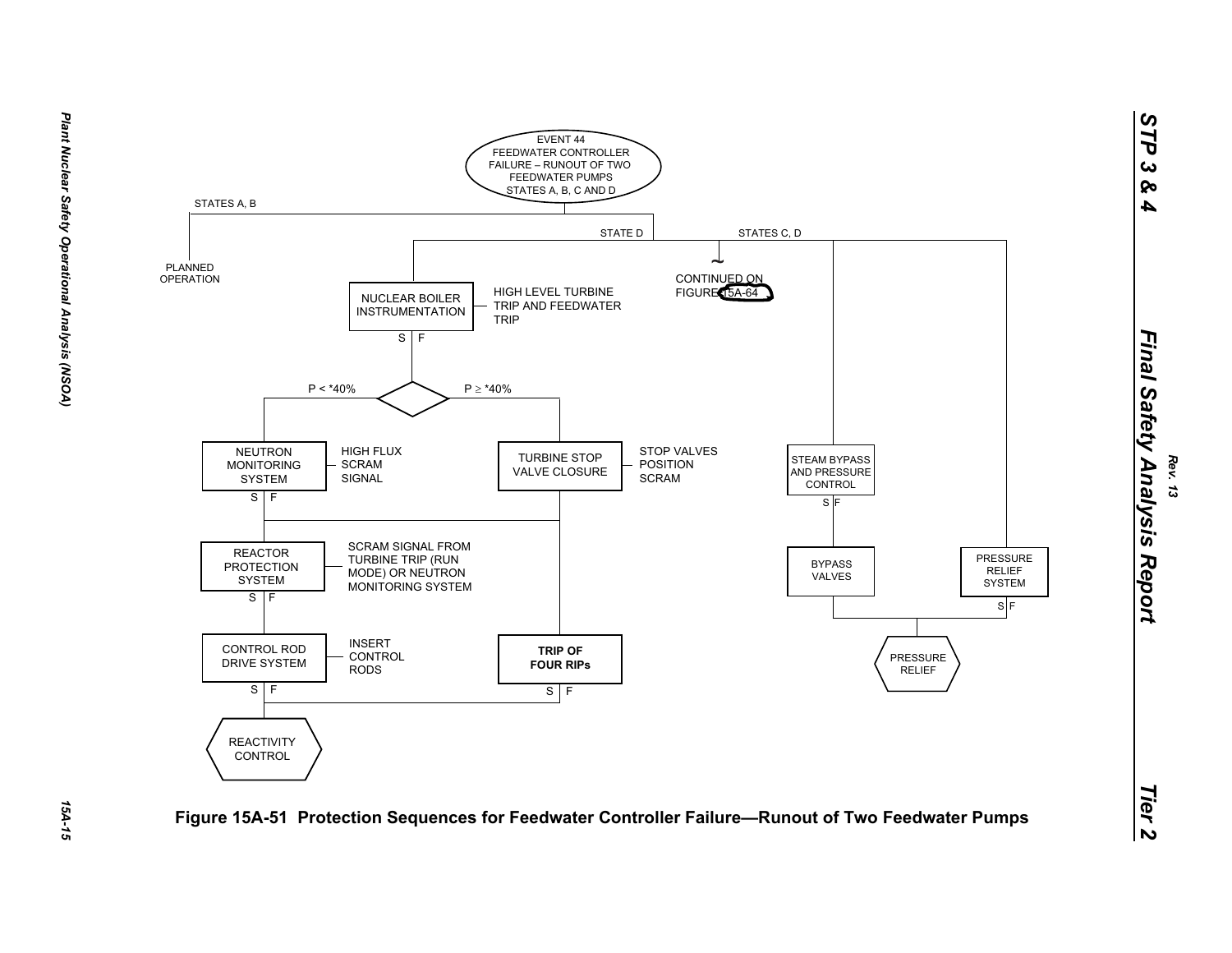![](_page_15_Figure_0.jpeg)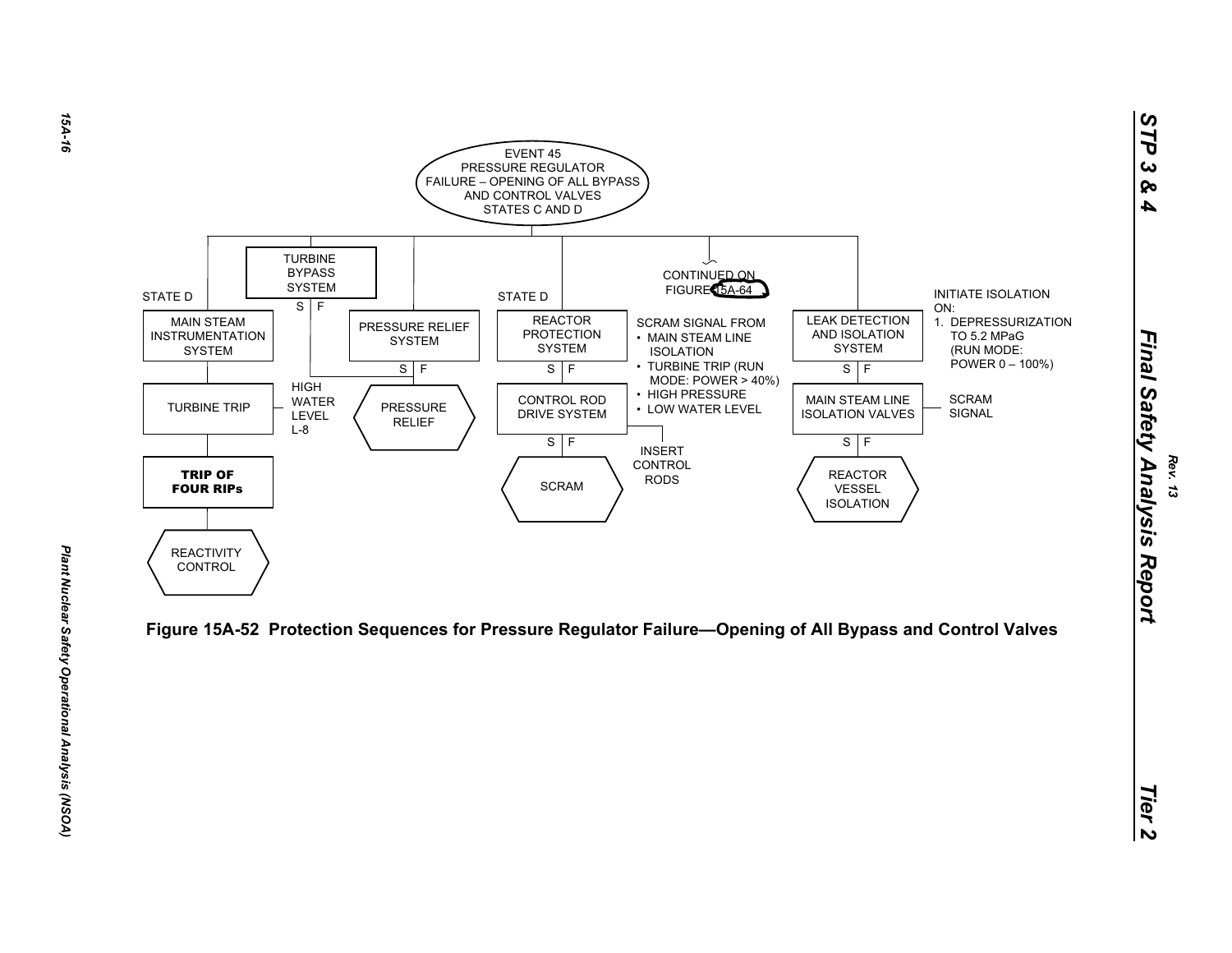![](_page_16_Figure_2.jpeg)

**Figure 15A-53 Pressure Regulator Failure—Closure of All Bypass Valves and Control Valves**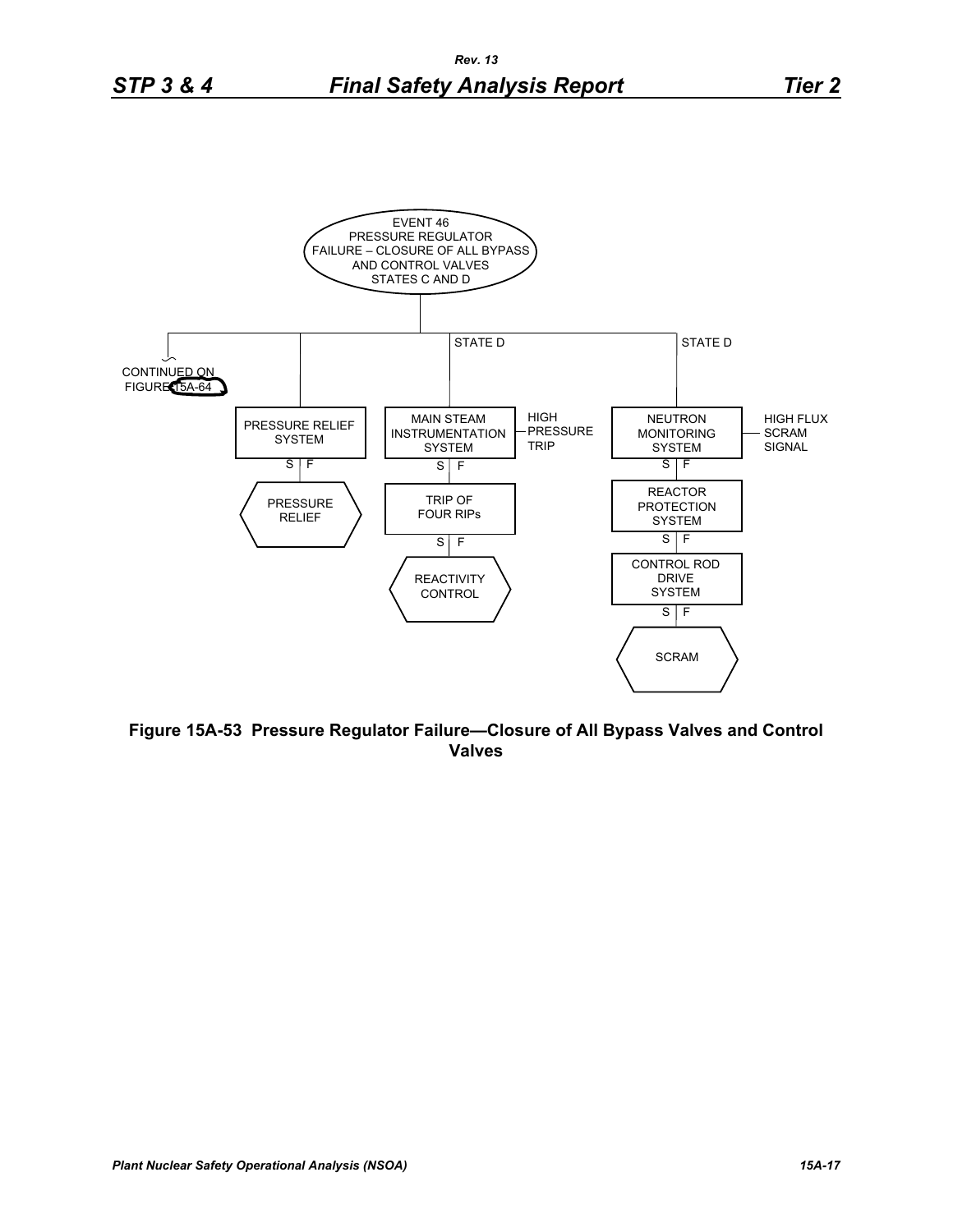![](_page_17_Figure_0.jpeg)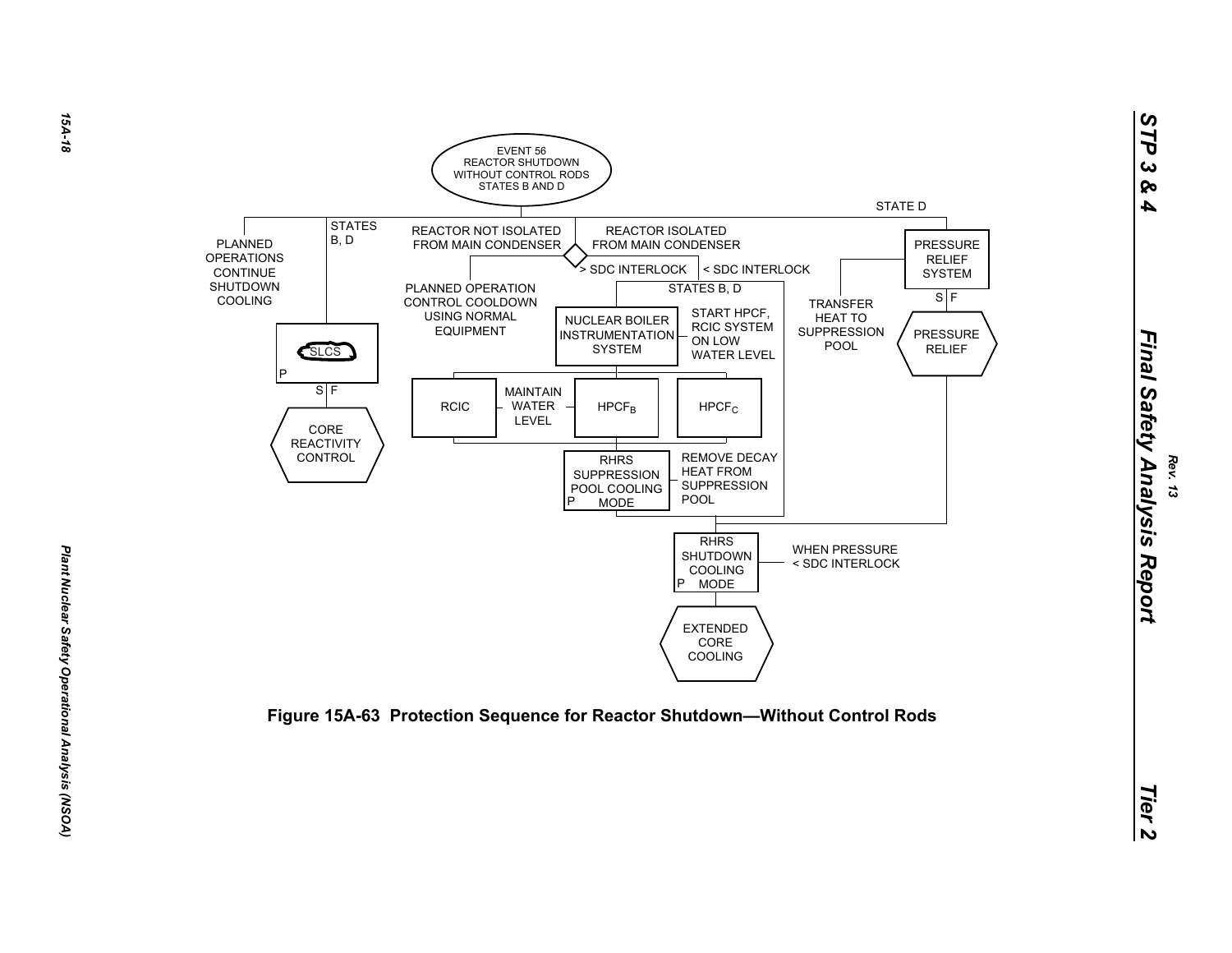![](_page_18_Figure_3.jpeg)

**Figure 15A-64 Protection Sequence for Core and Containment Cooling for Loss of Feedwater and Vessel Isolations**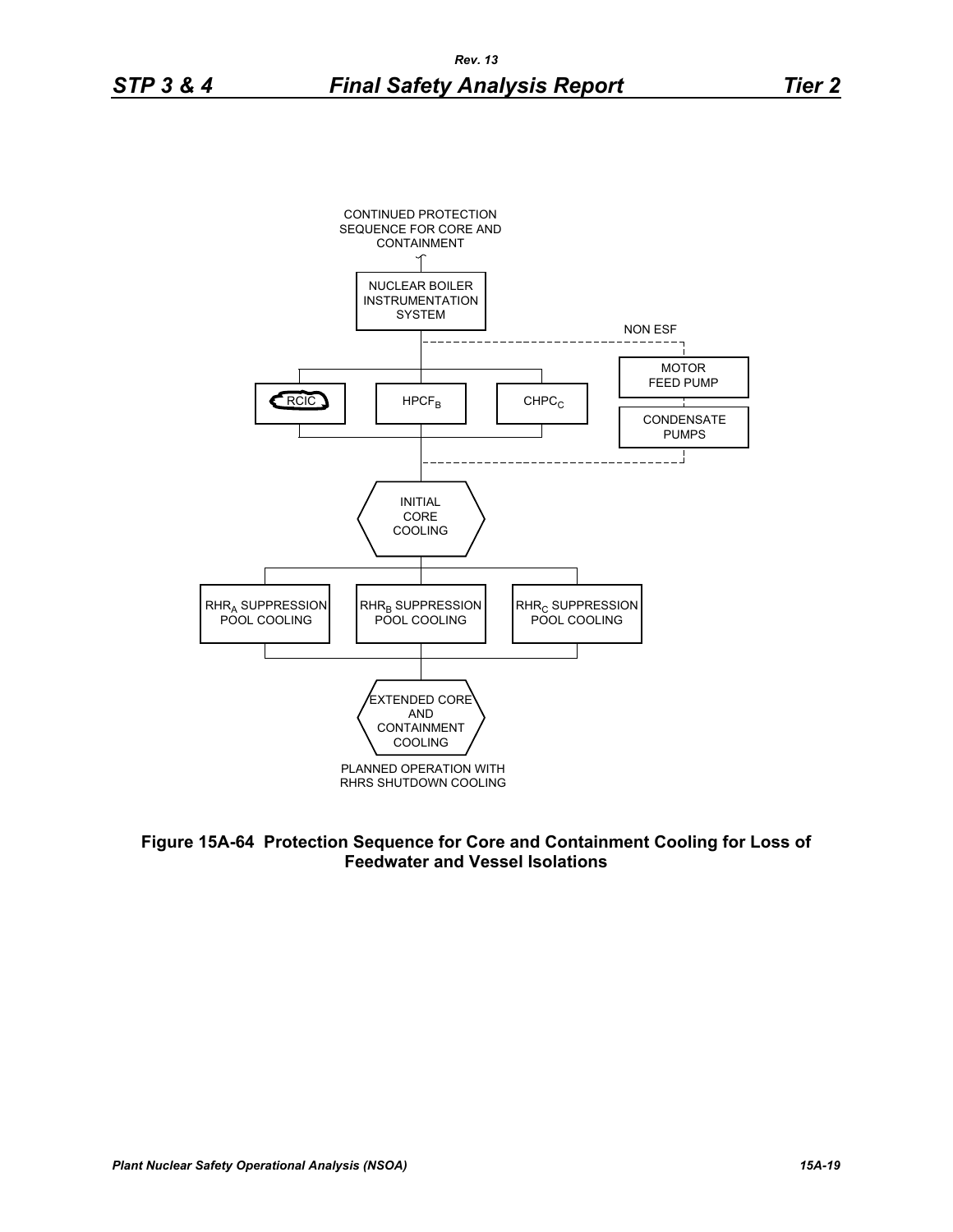![](_page_19_Figure_0.jpeg)

![](_page_19_Figure_2.jpeg)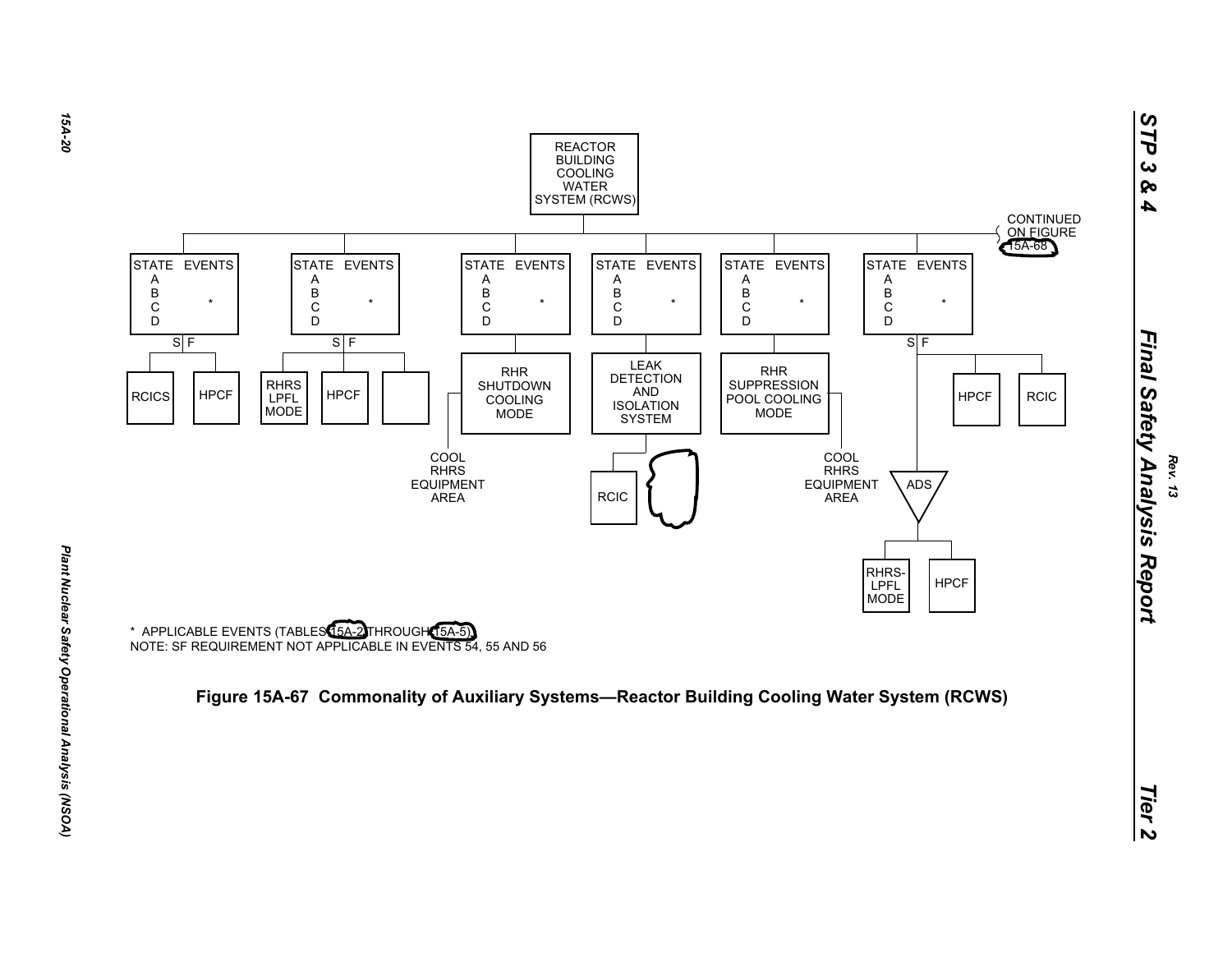![](_page_20_Figure_0.jpeg)

![](_page_20_Figure_2.jpeg)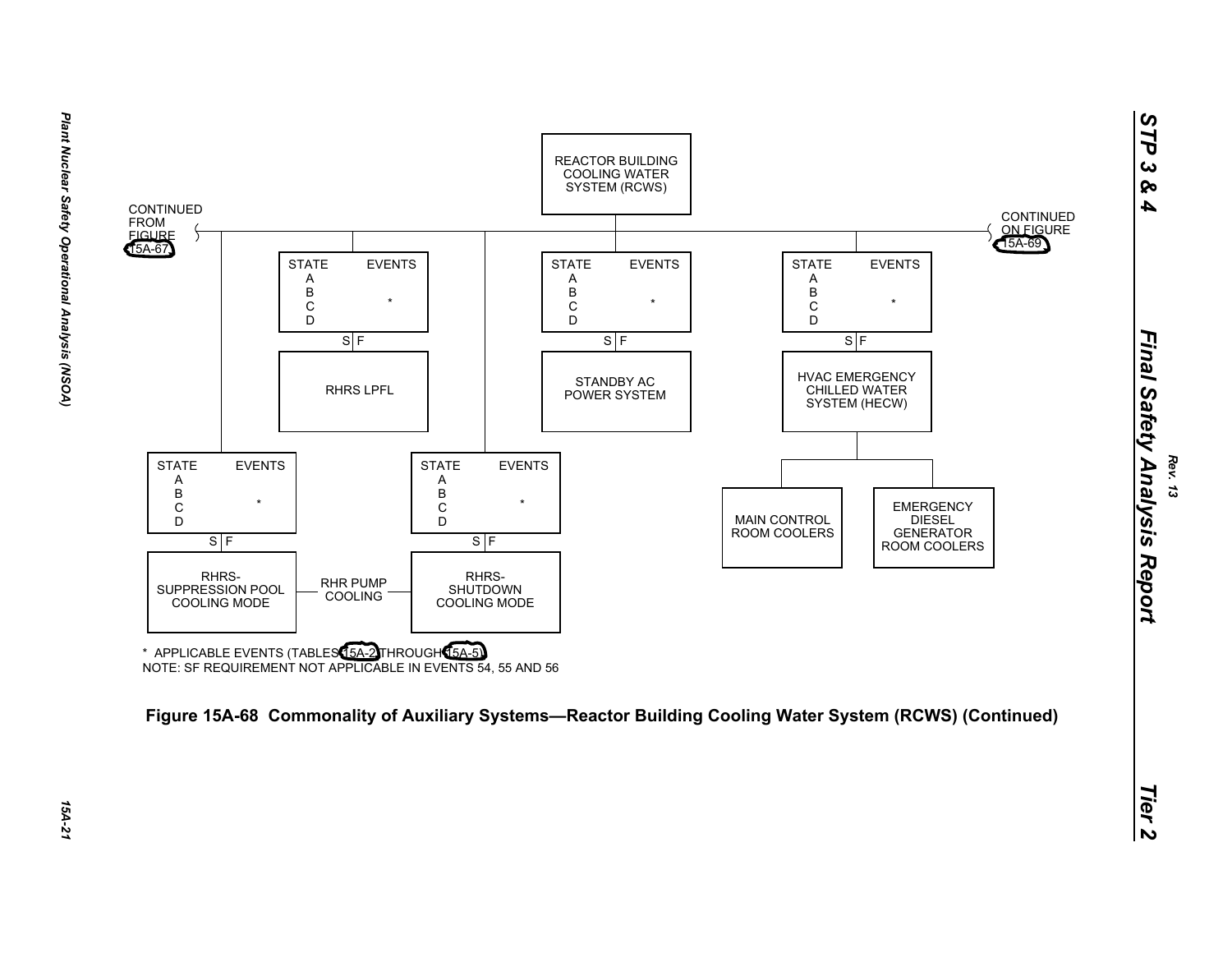![](_page_21_Figure_2.jpeg)

## **Figure 15A-69 Commonality of Auxiliary Systems—Reactor Building Cooling Water System (RCWS) (Continued)**